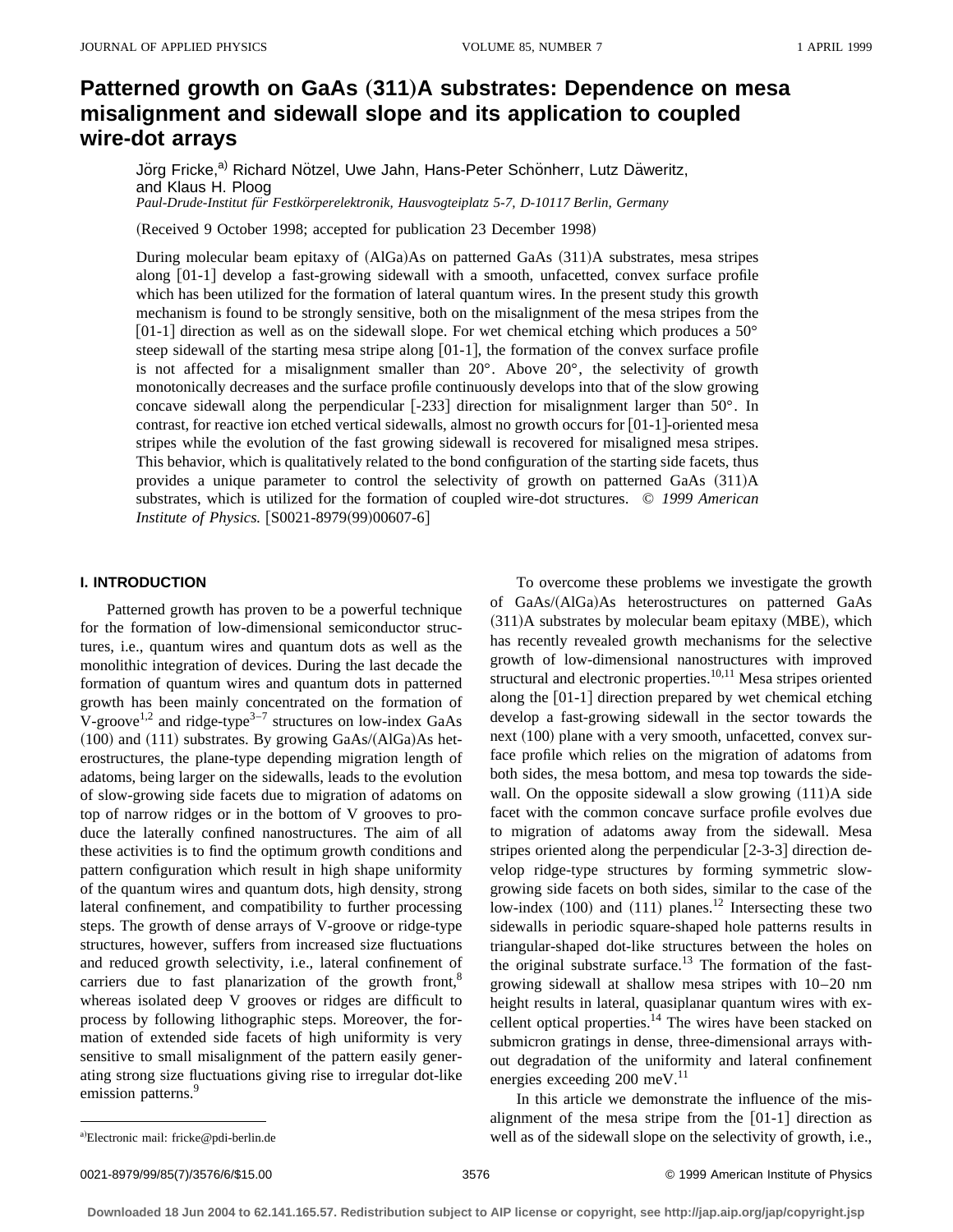on the formation of sidewall quantum wires on patterned GaAs  $(311)$ A substrates. For wet chemically etched mesas, which exhibit a  $50^{\circ}$  steep sidewall along [01-1], the selectivity of growth is almost not affected for a misalignment as large as 20°, thus making the wire formation highly insensitive to small deviations of the mesa stripe from the  $[01-1]$ direction. Above 20° misalignment the selectivity of the fastgrowing sidewall monotonically reduces and the surface profile develops into that of the slow-growing sidewall along the perpendicular  $[2-3-3]$  direction for misalignment larger than 50°. In contrast, on vertical sidewalls prepared by reactive ion etching almost no growth occurs for mesa stripes along  $[01-1]$ . The evolution of the fast-growing sidewall is, however, recovered for misaligned mesa stripes. This behavior, which is qualitatively explained by the bond configuration of the starting facets thus provides a unique means to control the selectivity of growth on patterned GaAs  $(311)$ A substrates, which is utilized for the formation of coupled wiredot structures.

## **II. SAMPLE PREPARATION AND EXPERIMENTAL SETUP**

An AZ5214 photoresist mask and standard optical lithography were used to define 10  $\mu$ m wide mesa stripes on the GaAs  $(311)$ A substrate which are oriented along  $[01-1]$ as well as progressively misaligned by steps of 10°. For wet chemical etching the  $H_2SO_4$ : $H_2O_2$ : $H_2O$  (1:8:40) etch solution was used. Reactive ion etching (RIE) was carried out in a standard parallel-plate reactor, using a  $Cl_2/N_2$  plasma for 500 nm deep vertical sidewalls and a pure  $CF_4$  plasma, in the case followed by a short  $Cl_2$  etch step for shallow mesas of 15–20 nm height. Both wet chemical and reactive ion etching produced the same smooth surfaces as confirmed by scanning electron microscopy (SEM). After etching, the samples were cleaned in concentrated  $H_2SO_4$  and rinsed in deionized water. The native oxide was removed in the MBE preparation chamber by atomic hydrogen before the samples were loaded into the growth chamber. For studying the growth mode on the 500 nm deep etched mesas, a 50 nm thick GaAs buffer layer was grown which was followed by 100 nm  $Al<sub>0.5</sub>Ga<sub>0.5</sub>As$ , a multilayer structure of three times 300 nm GaAs/100 nm  $Al<sub>0.5</sub>Ga<sub>0.5</sub>As$ , a 6 nm thick GaAs quantum-well layer, 100 nm  $Al<sub>0.5</sub>Ga<sub>0.5</sub>As$ , and finally, a 20 nm thick GaAs cap. The layer sequence on the shallow mesas for the formation of sidewall quantum wires comprised a 50 nm thick GaAs buffer layer, a 3 nm thick GaAs quantumwell layer embedded between two 50 nm thick  $Al_0$ ,  $Ga_0$ ,  $As$ lower and upper barrier layers, and a 20 nm thick GaAs cap. The growth temperature was  $620\degree C$  and the growth rates for GaAs and  $Al_{0.5}Ga_{0.5}As$  were 0.5 and 1  $\mu$ m/h. During growth the substrates were rotated by 6 rpm to avoid any shadowing effects. The structural and optical properties have been investigated by scanning electron microscopy and cathodoluminescence (CL) spectroscopy. For the cross-sectional SEM investigations, the samples were sawed perpendicular to the mesa stripes and stain etched in  $NH_4: H_2O_2: H_2O (1:30:200)$ for 5 s.



FIG. 1. Cross-sectional SEM images of RI-etched vertical mesa sidewalls on patterned GaAs  $(311)$ A substrates in the sector towards the next  $(100)$ plane after overgrowth. (a) Oriented along  $[01-1]$ , (b) misaligned by  $30^{\circ}$ , and (c) misaligned by 50° from [01-1]. (d)–(f) Corresponding SEM images of wet chemically etched sidewalls with 50° slope.

#### **III. RESULTS AND DISCUSSION**

Figures  $1(a)-1(c)$  show the cross-sectional SEM images of the GaAs/(AlGa)As multilayer structure at the RI-etched vertical sidewalls for a misalignment of (a)  $0^{\circ}$ , (b)  $30^{\circ}$ , and  $~(c)$  50 $^{\circ}$ . The corresponding SEM images for the wet chemically etched tilted sidewalls are depicted in Figs.  $1(d) - 1(f)$ . The dark contrast is due to GaAs and the lighter one due to  $(AIGa)As.$  The poor contrast in some of the images is caused by the necessity of sawing the samples where no perpendicular cleavage plane is available, which even can break off parts of the layers. The close spacing between the  $(AIGa)As$ marker layers in Fig.  $1(a)$  indicates negligible growth of GaAs on the vertical sidewall along  $[01-1]$  without visible accumulation of material on the mesa top and bottom close to the sidewall. Increasing the misalignment to  $\pm 30^{\circ}$  [Fig.  $1(b)$ , in contrast, results in very effective lateral growth on the vertical sidewall. The results for the misaligned mesas are always identical with respect to clockwise  $(+)$  or counterclockwise (-) misalignment in agreement with the crystal symmetry. After preferential filling of the bottom step edge, the typical convex shape of the fast-growing sidewall develops after size reduction of a fast-growing side facet close to the next (100) plane. For the misalignment of  $\pm 50^{\circ}$  in Fig.  $1(c)$  the growth rate on the vertical sidewall decreases to a value comparable to that on the  $(311)$ A surface, evidenced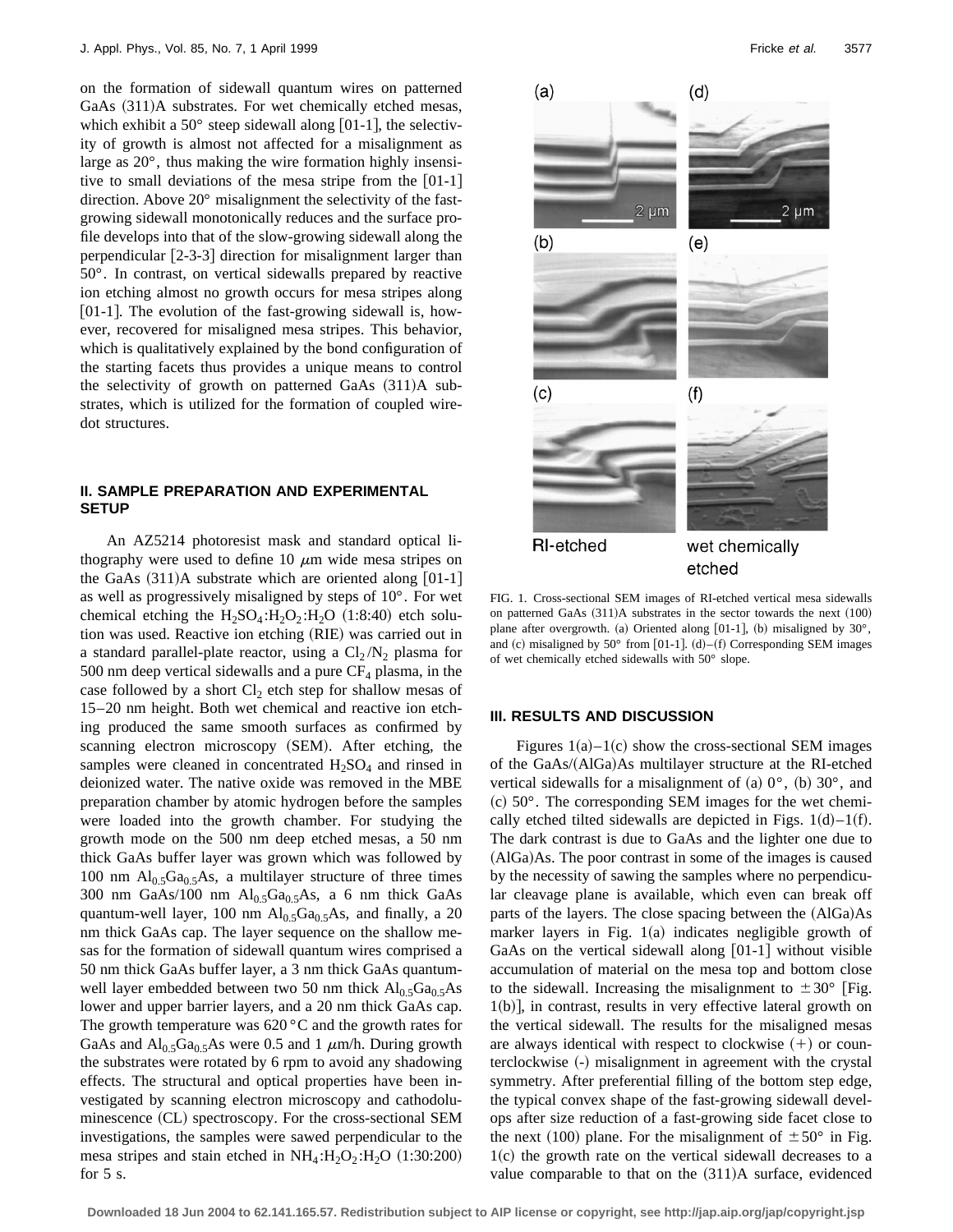by the almost uniform layer thickness across the sidewall. The evolution of the growth front on the wet chemically etched sidewalls with 50° slope [Figs. 1(d)–1(f)], on the other hand, is characterized by the formation of the fastgrowing convex sidewall already at 0° misalignment with a monotonously decreasing growth rate for increasing misalignment of 30° reaching an almost uniform layer thickness at 50°. Independent of the mesa misalignment, the surface morphology remains very smooth without the evolution of microfacets. Only the RI-etched vertical sidewall along  $[01$ -1] with negligible growth rate shows some roughening, typical for slow-growing  $\{111\}$  planes.

In general, the growth on patterned substrates is governed by the migration of adatoms among the competing growth planes from slow-growing facets with a larger surface migration length to fast-growing facets with the smaller surface migration length. The surface migration lengths on the different growth planes in turn are determined by the specific atomic configuration, i.e., surface reconstruction, and step density of the sidewalls or facets. Both the reconstruction and the step structure of a surface are, however, related to the structure of the ideal surface, corresponding to the truncation through the bulk structure. Therefore, as a first step towards a structural interpretation of the sidewall growth, the configuration of the ideal surfaces of the different patterned sidewalls depending on misalignment and slope are taken into account although it is known that particularly for high-index planes the true microscopic surface structure can be indeed very sophisticated.<sup>15</sup>

The atomic structure of surfaces derived from the bulk crystal is characterized by the tetrahedral configuration of the four nearest neighbors. For our discussion the atomic configuration of arbitrary surfaces is described by the tilt alone, and not the orientation of the tetrahedrons with respect to the  $(1-1-1)$  and  $(100)$  planes, which relates to the character of a specific surface and thus the migration length of adatoms, i.e., their incorporation probability. In Figs.  $2(a)-2(h)$  the top view of the atomic planes with different orientations corresponding to the various side facets are compared with that of the singular  $(1-1-1)$  and  $(100)$  planes. The tetrahedron arrangement of the  $(1-1-1)$  and  $(100)$  planes [Figs. 2(a) and  $2(b)$ ] most differ in that one tetrahedron plane is parallel to the  $(1-1-1)$  plane while all four tetrahedron planes have the largest possible angle with the surface if we look at the  $(100)$ plane. Therefore, for the  $(100)$  plane, two bonds per atom are directed towards the surface which enhance the adatom incorporation (or reduce the surface migration length) and drive the As dimerization into the various surface reconstructions, depending on the growth conditions. On the other hand, for the  $(1-1-1)$  plane only a single bond per atom is directed towards the surface, indicating a reduced adatom incorporation probability. In fact, in patterned growth on GaAs  $(100)$  substrates, mesa stripes oriented along the  $[01-1]$ direction develop slow growing  $(111)A$  side facets consistent with the larger surface migration length of adatoms on the  ${111}$  planes compared to that on  ${100}$  planes.

Based on the atomic configuration of the  $\{100\}$  and  $\{111\}$ planes and their relationship with the surface migration length, a direct comparison of the atomic configuration of the



FIG. 2. Top view of the bulk Ga–As tetrahedron for the  $(a)$   $(1-1-1)$ ,  $(b)$  $(100)$ , (c)  $(2-3-3)$ , (d)  $(3-1-1)$ , (e),  $(2-5-1)$ ,  $(f)$   $(-2-5-2)$ ,  $(g)$   $(2-71)$ , and  $(h)$  $(8-63)$  planes representing the various side facets of the mesa sidewalls obtained on patterned GaAs  $(311)$ A substrates in dependence of the misalignment and sidewall slope.

as-etched sidewalls in Fig. 1 for different slope, but the same misalignment, can account for the observed growth behavior. This simple relation of the atomic configuration of the starting surface to the growth selectivity can be applied due to the smooth as-etched surfaces and the absence of microfacets during growth. A brief compilation of the following discussion is given in Table I. The Miller indices are calculated from the misalignment and sidewall slope, determined from SEM. The atomic configuration of the RIE-patterned vertical sidewall along  $[01-1]$   $[Fig. 1(a)]$ , i.e.,  $(2-3-3)$  plane, is shown in Fig.  $2(c)$ . The arrangement of the tetrahedron is very close to that of the  $(1-1-1)$  plane in Fig. 2(a). On the other hand, for the wet chemically etched sidewall with 50° slope, corresponding to the  $(3-1-1)$  plane shown in Fig. 2(d), the appearance of the tetrahedron is close to that of the  $(100)$  surface  $[Fig. 2(b)].$  This is consistent with the observation that for vertical sidewalls the growth is terminated close to the next slow-growing  $(111)$  plane inclined by 80 $^{\circ}$  having a growth rate smaller than that of the  $(311)$  surface, while for the tilted wet chemically etched sidewall there is no slower growing plane in the remaining open sector. Starting from a facet similar to the next  $(100)$  plane the fast-growing sidewall can develop. This shows that for realizing a fastgrowing sidewall it is not only important to find the correct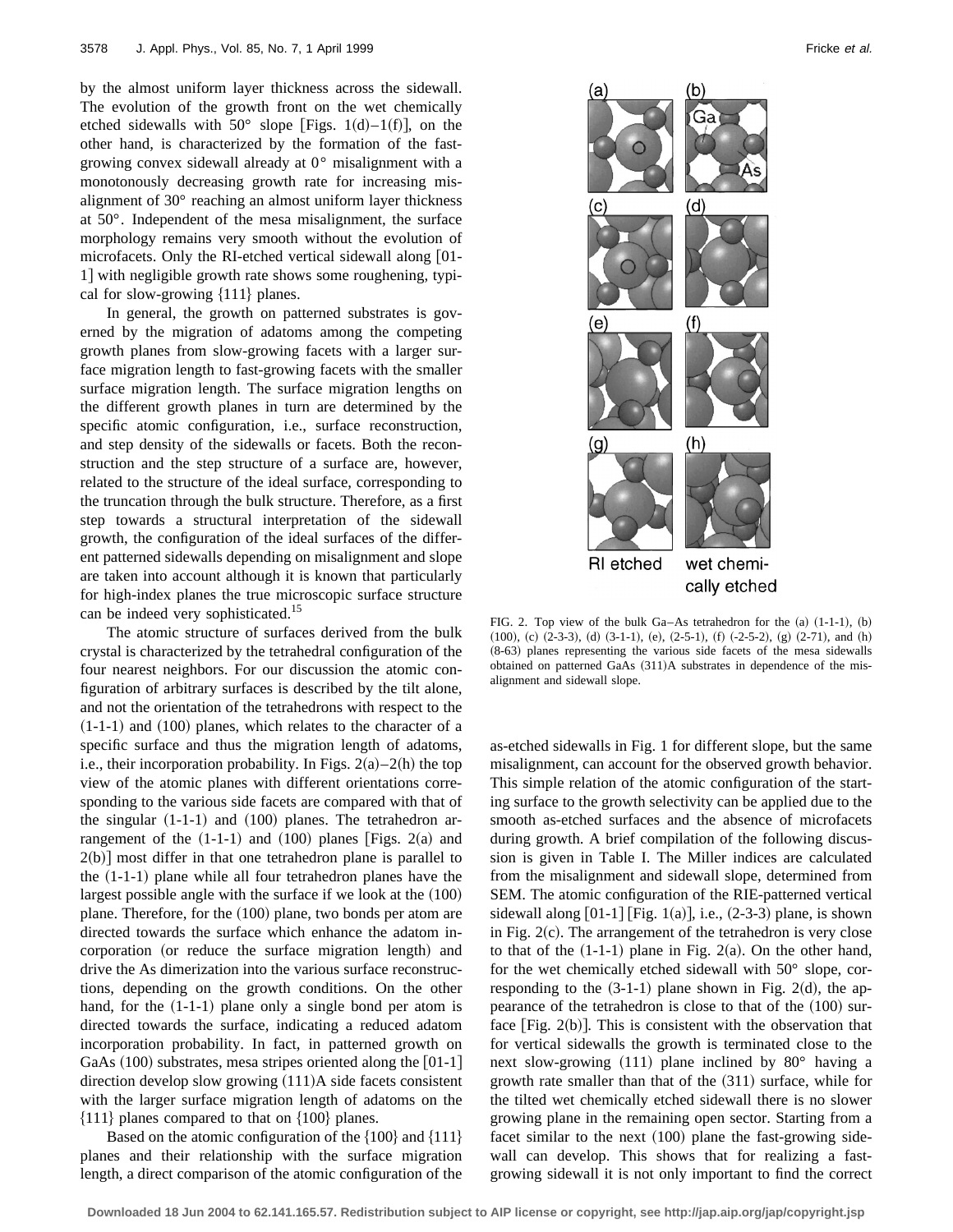TABLE I. Miller indices and growth evolution of the RI-etched (vertical) and wet chemically etched (tilted) sidewalls in dependence of the mesa misalignment.

| Misalignment<br>(°) | RI-etched (vertical sidewall) |                 |             | Wet chemically etched (tilted sidewall) |                 |             |
|---------------------|-------------------------------|-----------------|-------------|-----------------------------------------|-----------------|-------------|
|                     | Indices                       | See Fig.        | Growth rate | Indices                                 | See Fig.        | Growth rate |
| $\Omega$            | $(2-3-3)$                     | $1(a)$ , $2(c)$ | Minimal     | $(3-1-1)$                               | 1(d), 2(d)      | High        |
| 30                  | $(2-5-1)$                     | $1(b)$ , $2(e)$ | High        | $(-2-5-2)$                              | $1(e)$ , $2(f)$ | Medium      |
| 50                  | $(2-71)$                      | $1(c)$ , $2(g)$ | Medium      | $(8-63)$                                | $1(f)$ , $2(h)$ | Medium      |

surface orientation and mesa alignment, but also the suitable opening of the free sector defined by the sidewall slope of the mesa stripe.

Coming back to the vertical sidewall in Fig.  $1(b)$ , which is misaligned by 30°, the tilt of the tetrahedron of the corresponding  $(2-5-1)$  plane shown in Fig. 2(e) is very similar to that of the  $(3-1-1)$  plane having the character of  $(100)$  planes. Although microscopically the  $(2-5-1)$  plane is composed of different low-index planes it is, therefore, understood that by rotating the vertical mesa sidewall away from the  $[01-1]$  direction, that is, away from the slow-growing  $(111)$  plane, the configuration of a fast-growing sidewall returns, which is observed in the experiment. The 30° misaligned wet chemically etched sidewall shown in Fig.  $1(e)$ , which corresponds to the  $(-2-5-2)$  plane in Fig. 2(f), undergoes a continuous rotation away from the fast-growing  $(100)$  configuration consistent with the reduced growth rate. The absence of a nearby slow-growing plane with  $(111)$  character in the open sector, which could terminate the growth, is fulfilled for the  $(3-1-1)$ ,  $(2-5-1)$ , and  $(-2-5-2)$  planes. With further increase of the mesa misalignment to  $\pm 50^{\circ}$  [Figs. 1(c) and 1(f)], a very similar growth behavior is observed for RI and wet chemical etching with an almost uniform layer thickness across the sidewall due to the transition from the fast-growing sidewall along  $[01-1]$  to the slow-growing sidewall along  $[2-3-3]$ . This is consistent with the tilt of the tetrahedrons for both the vertical RI-etched and tilted wet chemically etched sidewalls corresponding to  $(2-71)$  |Fig. 2(g)| and  $(8-63)$  |Fig. 2(h)| planes being almost intermediate between the fast-growing  $(100)$  and the slow-growing  $(111)$  plane with respect to the  $(311)$  surface.

The continuous changeover from the fast-growing to the slow-growing sidewall for wet chemically etched sidewalls in dependence of the misalignment is confirmed by spatially resolved CL measurements of the quantum-well layer inset in the structure depicted in Fig. 1. Figure 3 shows the peak position of the quantum-well layer at the sidewall (solid line) and that in the flat area on the mesa top (dashed line) for different misalignment. The insets image the evolution of the growth front determined from SEM. Below  $40^{\circ} - 50^{\circ}$  the CL peak position at the sidewall is redshifted compared to that in the flat area, indicating the thicker quantum-well layer at the fast-growing sidewall. Between  $40^{\circ}$  and  $50^{\circ}$  the CL peak position at the sidewall approaches that in the flat area due to the changeover from the fast- to the slow-growing sidewall with uniform layer thickness and, consequently, further shifts to higher energy up to the mesa alignment along  $[2-3-3]$ . It is surprising that the CL peak position of the quantum-well layer at the sidewall remains almost constant for misalignment below 20°. This demonstrates that the selectivity of growth at the fast-growing sidewall is remarkably insensitive to small misalignment, which supports the formation of uniform quantum wires at shallow mesa stripes where small undulations of the sidewall can hardly be avoided by standard lithographic techniques.

## **IV. FORMATION OF COUPLED WIRE-DOT ARRAYS**

The results obtained on the selectivity of growth on misaligned mesa stripes are directly applied to the formation of coupled wire-dot structures. The idea is to create a dot-like structure with locally thicker layer thickness, i.e., smaller band-gap energy at the corner of two intersecting mesas which are symmetrically inclined from the  $[01-1]$  azimuth to connect a wire structure with lower growth selectivity, i.e., larger band-gap energy. This is demonstrated by fabricating a zigzag pattern with 4.5  $\mu$ m long sidewalls, alternatingly misaligned by  $+$  or  $-30^{\circ}$  with respect to the  $\begin{bmatrix} 0 & 1 & -1 \end{bmatrix}$ direction. The sidewall is etched to a depth of 15 nm for which a combined  $CF_4$  and  $Cl_2/N_2$  RI-etching process produces a nonvertical slope.

The formation of the coupled wire-dot structure is investigated by spectrally and spatially resolved CL spectroscopy. The overview spectrum shown in Fig. 4 is taken at 4 K from a  $3 \times 3 \mu m^2$  large scan field centered at one corner of the mesa structure. Four peaks at 1.735, 1.710, 1.668, and 1.644 eV are clearly resolved. Their spatial origin is revealed by the corresponding CL images detected at the corresponding peak energies [Figs.  $5(a) - 5(d)$ ]. Starting from the high-



FIG. 3. CL peak position of the quantum-well emission at the mesa sidewall in dependence of the misalignment from the  $[01-1]$  direction for wet chemically etched 500 nm deep tilted sidewalls. The inset indicates the schematic cross section determined from SEM with the arrows indicating the excitation position.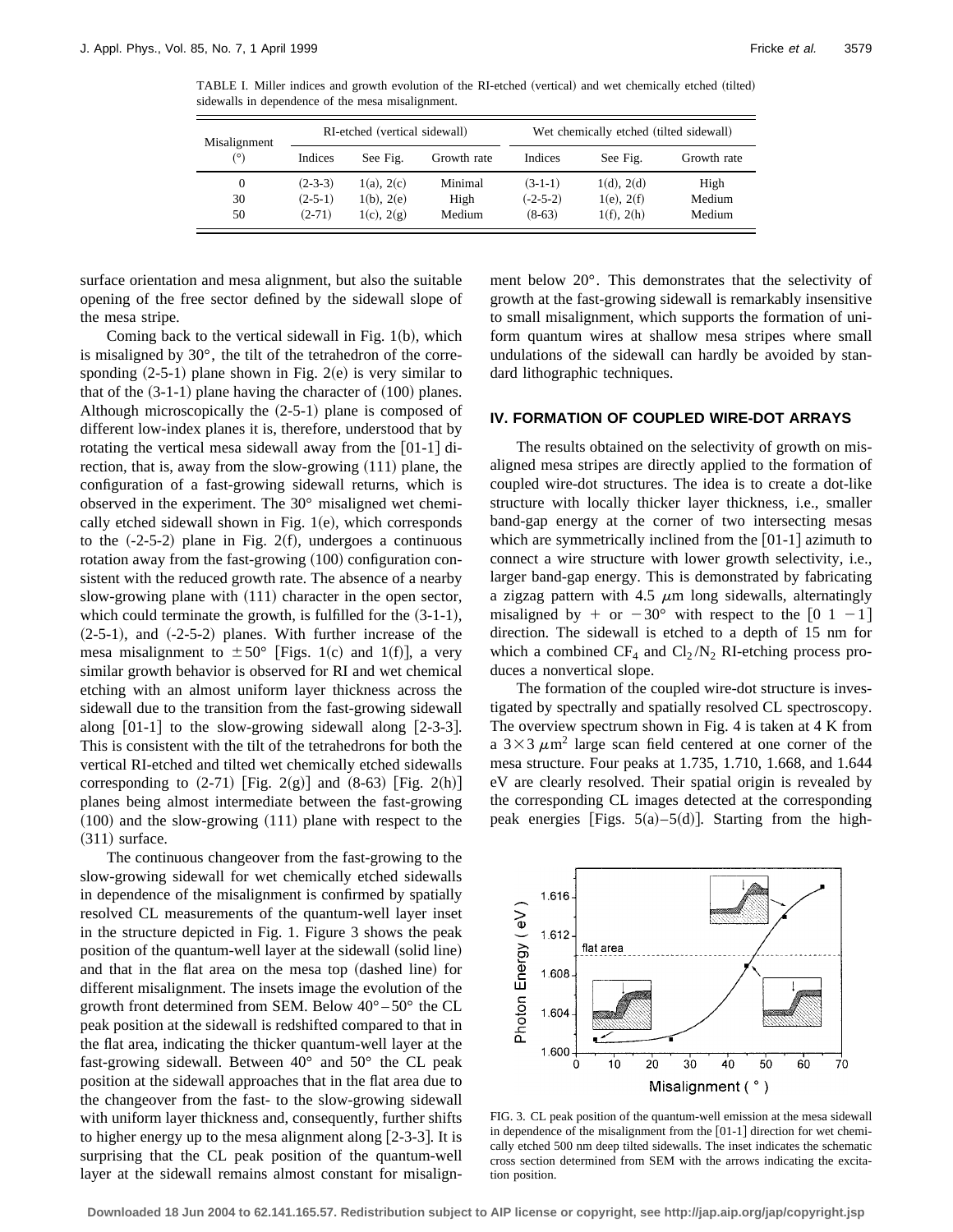

FIG. 4. CL spectrum taken at 4 K from a  $3 \times 3 \mu$ m large scan field centered at the corner of the zigzag pattern etched to a depth of 15 nm. The inset indicates the spatial origin of the emission from the quantum well in the flat area (QWell), the quantum wire (QWire) at the inclined sidewalls, and the dot at the corner.

energy side of the spectrum, the peak at 1.735 eV [Fig.  $5(a)$ ] originates from the thinner areas in the vicinity of the sidewall due to the migration of adatoms towards the sidewall forming the wires. Due to the spatial resolution, the drop in intensity of this emission at the sidewall in the wire region is not resolved in this image. The peak at  $1.710 \text{ eV}$  [Fig.  $5(b)$ ] is from the emission of the quantum well in the flat areas of the mesa structure. The wire structure at the misaligned sidewall with reduced growth selectivity compared to exactly  $[01-1]$ -oriented sidewalls is revealed in the CL image detected at 1.668 eV in Fig.  $5(c)$ , while the emission at the lowest energy at 1.644 eV [Fig.  $5(d)$ ] originates from the corner of the sidewalls forming the dot-like structure with the locally largest layer thickness. The weak shoulder at 1.652 eV is attributed to the transition region from the side-



FIG. 5. CL images detected at the peak energies of the spectrum of Fig. 4 at (a) 1.735 eV, (b) 1.710 eV, (c) 1.668 eV, and (d) 1.644 eV. The scan field is (a),(b)  $10 \times 10 \ \mu \text{m}^2$  and (c),(d)  $40 \times 40 \ \mu \text{m}^2$ . The arrows indicate the position of the dot structure at the corner of the sidewalls.

wall wire structure to the dot structure at the corner. At present, however, it is not clear why the dot-like structures are found predominantly in the corners and not on the tips of the zigzag pattern although at both positions the emission from the sidewall wires is disconnected. Finally, it should be noted that in the present case of coupled wire-dot formation, which is based on lateral transport of material from the mesa top and bottom to the sidewall, there is no apparent depletion of material, i.e., an additional energy barrier between the wire and the dot which is usually encountered for ridge-type structures on patterned GaAs  $(100)$  substrates.<sup>16,17</sup> The exciton transfer from the wires into the dots is revealed in a distinct shape of the dot emission extending into the wire regions in temperature dependent CL mapping (not shown here). This might be advantageous in addressing the dots electrically through the connecting wires for applications like memory devices or shift registers.

#### **V. CONCLUSIONS**

In summary, we have investigated the growth of GaAs/  $(AIGa)As$  heterostructures on patterned GaAs  $(311)A$  substrates by molecular beam epitaxy in dependence of the mesa misalignment and sidewall slope. Wet chemically etched mesa sidewalls along  $[01-1]$  with a slope of 50° reveal the evolution of a fast-growing, unfacetted, convex sidewall reported previously. Cross-sectional electron microscopy reveals the evolution of the sidewall to be almost unaffected for a misalignment smaller than 20°, which explains that the uniformity of sidewall quantum wires at shallow mesa stripes is insensitive to small undulations of the mesa sidewall. For larger misalignment the surface profile continuously changes to that of the concave slow-growing sidewall along the perpendicular  $[2-3-3]$  direction, which is confirmed by spatially resolved cathodoluminescence spectroscopy. In contrast, on reactive ion etched vertical sidewalls oriented along  $[01-1]$  almost no growth occurs while the evolution of the fast-growing sidewall returns for increasing misalignment. This complicated growth behavior is related to the atomic configuration of the starting side facets after etching, which is characterized in first order by the tilt of the Ga–As tetrahedron of the bulk structure with respect to the  $(100)$ and  $(111)$  planes. The reduced growth selectivity at tilted mesa sidewalls is directly applied to the formation of coupled wire-dot arrays along zigzag patterns etched to a depth of 15 nm.

## **ACKNOWLEDGMENTS**

The authors thank E. Wiebicke for sample preparation and A. Trampert for cutting the grown structures. This work was supported in part by the Bundesministerium fur Bildung Wissenschaft Forschung und Technologie.

**Downloaded 18 Jun 2004 to 62.141.165.57. Redistribution subject to AIP license or copyright, see http://jap.aip.org/jap/copyright.jsp**

 $^{1}$ E. Kapon, D. M. Hwang, and R. Bhat, Phys. Rev. Lett.  $63$ , 430 (1989).

<sup>2</sup>X. L. Wang, M. Ogura, and H. Matsuhata, J. Cryst. Growth **171**, 341  $(1997).$ 

 $3$ M. Walther, T. Röhr, G. Böhm, G. Tränkle, and G. Weimann, J. Cryst. Growth 127, 1045 (1993).